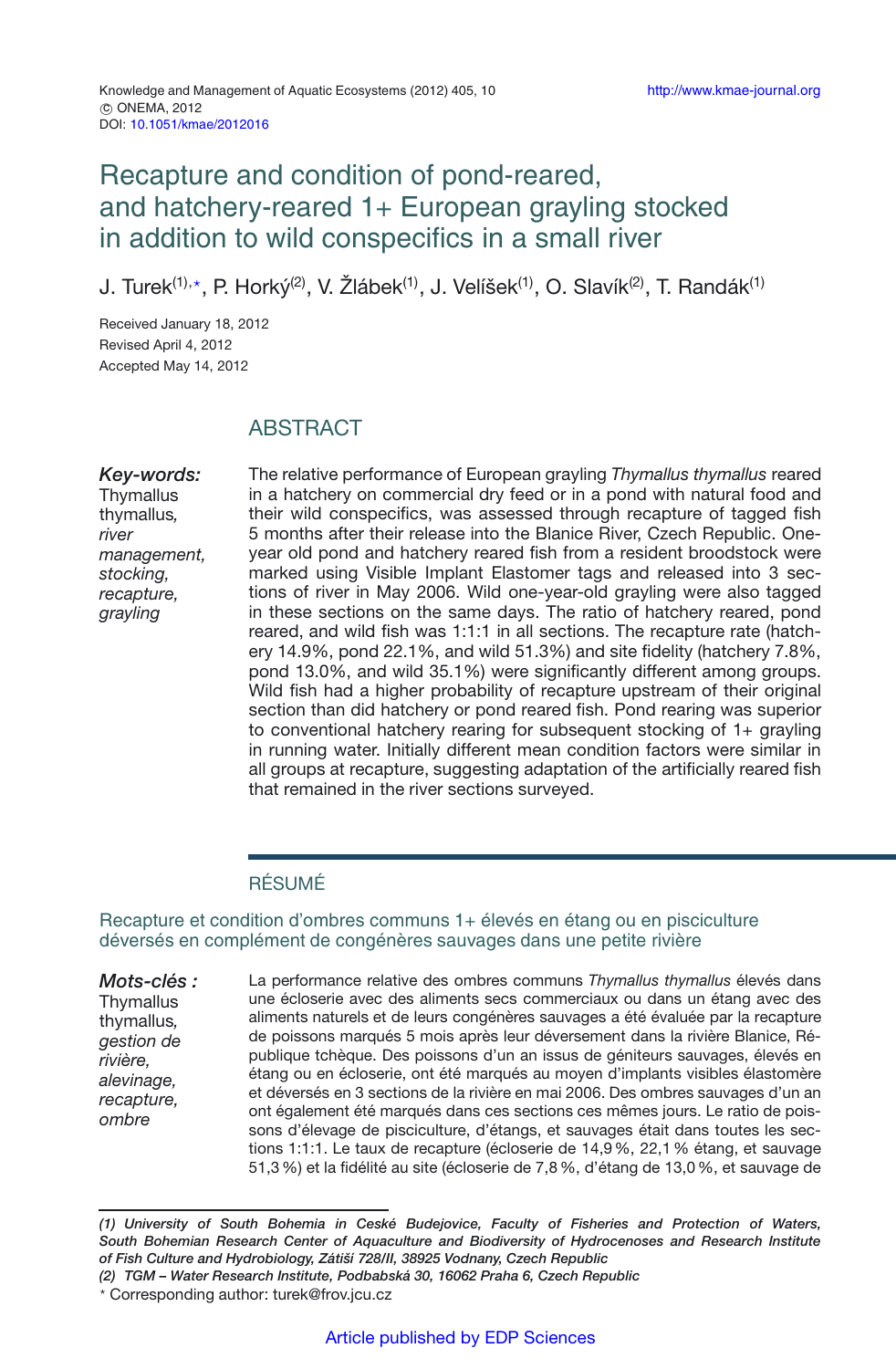35,1%) étaient significativement différents entre les groupes. Les poissons sauvages avaient une plus forte probabilité de recapture en amont de leur section d'origine que les poissons d'écloserie ou d'étang. L'élevage en étang a été plus performant que l'élevage en écloserie classique pour le déversement d'ombres 1+ en rivière. Les différents facteurs de condition étaient les mêmes dans tous les groupes à la recapture, ce qui suggère une bonne adaptation des poissons élevés artificiellement qui restaient dans les sections des rivières étudiées.

#### INTRODUCTION

European grayling (*Thymallus thymallus* L.) is native to the Czech Republic (Balon, [1962](#page-7-0); Lusk, [1975\)](#page-8-0), but stocks in streams have been declining for many years. To re-establish threatened or extinct populations and expand the recreational fishery, hatchery-reared fish are commonly stocked. The success of stocking fish in natural waters depends on a variety of factors (Cowx, [1994\)](#page-8-1). Hatchery-reared salmonids often have slower growth and lower fecundity and survival in the wild than do resident wild fish (Weber and Fausch, [2003](#page-9-0)). This may be partly due to stress effects of transportation (Jonsson *et al*., [1999;](#page-8-2) Finstad *et al*., [2003\)](#page-8-3) and competition with wild residents, in which stocked fish generally lose conflicts – the so-called 'prior residence effect' (Rhodes and Quinn, [1998;](#page-8-4) Johnsson *et al*., [1999\)](#page-8-5). Salonen and Peuhkuri [\(2004\)](#page-8-6) observed lower levels of aggressive behaviour in hatchery strains of *T. thymallus* than in the wild strains at the age of 0+ years, with the differences remaining to the age of 1+, when the strains had been reared for a year under common hatchery conditions.

Rearing methods of fish stock is the critical factor in post-stocking behaviour and survival. Studies comparing wild, hatchery-reared, and pond-reared fish have shown that stocked fish have lower survival rates than wild fish (*e.g.* Miller, [1954](#page-8-7); Vincent, [1960;](#page-9-1) Flick and Webster, [1964;](#page-8-8) Ersbak and Haase, [1983;](#page-8-9) Weiss and Schmutz, [1999\)](#page-9-2). Huet, [\(1986](#page-8-10)) reported that fish reared in ponds were more suitable for stocking into natural waters, because pond-reared fish have learned to feed on natural prey. Carlstein [\(1997\)](#page-8-11) found that *T. thymallus* reared in a natural pond showed higher post-stocking survival in a lake than fish reared in a conventional hatchery. Näslund [\(1992\)](#page-8-12) observed higher post-stocking survival in pond-reared brown trout compared to hatchery-reared. Johnsen and Ugedal [\(1986\)](#page-8-13), however, found no longterm differences in post-stocking feeding of hatchery-reared and wild brown trout. Similarly, no differences were found between pond- and hatchery-reared brown trout in post-stocking feeding or in recapture rate (Johnsen and Hesthagen, [1990](#page-8-14); Johnsen and Ugedal, [1990](#page-8-14)). Turek et al. [\(2010a](#page-9-3)) reported a lower recapture rate of hatchery- and pond-reared 2+ *T. thymallus* compared to their wild conspecifics in a small stream, with no differences in growth between the groups six month post-stocking. Some further evidence from Magee and Byorth [\(1994\)](#page-8-15) and Kaya and Jeanes [\(1995\)](#page-8-16) showed a high degree of post-stocking downstream dispersal in juvenile Arctic grayling (*Thymallus arcticus* Pallas), similar to results reported for *T. thymallus* (Carlstein and Eriksson, [1996](#page-8-17); Thorfve and Carlstein, [1998\)](#page-9-4).

To improve the design of future restocking programmes, increased knowledge about poststocking performance of fish of varying ages and origins is needed. In the present study, pond and hatchery reared 1+ *T. thymallus* were released into three sections of the Blanice River in South Bohemia (Czech Republic). The aim of this study was to investigate the impact of the rearing technique on post-stocking growth and survival in this age category of *T. thymallus* and to compare performance of stocked fish with the resident conspecifics in the experimental sections.

### MATERIALS AND METHODS

#### *> STUDY AREA*

The Blanice River in South Bohemia is 93 km long, with a drainage area of 860 km<sup>2</sup>. Three experimental sections of 150–190 m were located in a 5 km section of the river (river km 53–58)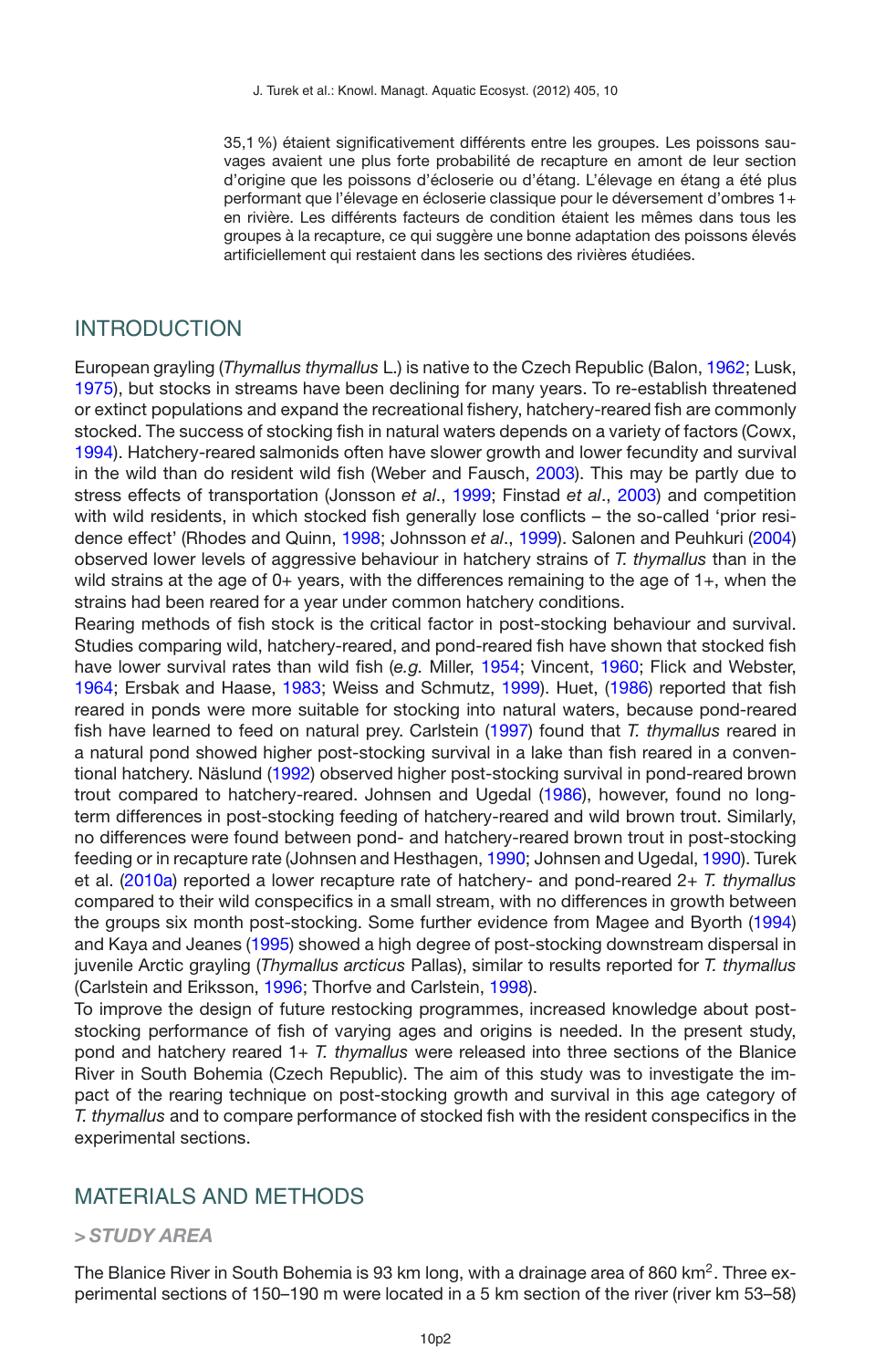<span id="page-2-0"></span>

*Figure 1 Schematic map showing the locations of experimental sections (1–3), hatchery and rearing pond.*

in a protected area (fishing prohibited) downstream of the Husinec Dam reservoir (37 ha;  $2.5 \times 10^6$  m<sup>3</sup>) (Figure [1\)](#page-2-0). In this part of the river, water flow is characterized by wide seasonal fluctuations, with an annual mean flow of 3.5 m<sup>3</sup>·s<sup>-1</sup>. During the experimental period (May-October 2006), the mean (±SD) flow was  $2.5 \pm 2.8$  m<sup>3</sup>·s<sup>-1</sup>, the mean (±SD) water temperature was  $12.5 \pm 3.5$  °C, and pH was 7-7.8. These values, and the water conductivity between 180–240  $\mu$ S·cm<sup>-1</sup>, are typical for the Blanice River in this season. The experimental sections are located in the countryside with broad-leaf trees and meadows at an elevation of about 500 m above sea level. The sections had natural gravel banks and were similar with respect to bottom substrate (gravel and stones), area (1200–1500  $\mathrm{m}^2$ ), and water velocity. Conditions were optimal for installation of pulsed-DC electrofishing units as barriers against escape of fish from the sections during electrofishing sampling. Depth range was 10–80 cm in all sections. The dominant fish species are brown trout (*Salmo trutta m. fario* L.) and grayling (*Thymallus thymallus* L.). Common sculpin (*Cottus gobio*), stoneloach (*Barbatula barbatula* L.), roach (*Rutilus rutilus* L.), and gudgeon (*Gobio gobio* L.) are caught occasionally.

## EXPERIMENTAL FISH

All experimental fish were first generation progeny of wild broodstock resident in the Blanice River. One year-old *T. thymallus* originating from artificial spawning were reared from fingerling stage in ponds (pond fish) or in concrete tanks (hatchery fish). Pond fish were held in a natural pond of c. 1 ha supplied with water from a tributary of the Blanice River. Feeding was from naturally-occurring sources (zooplankton, benthos, terrestrial invertebrates). Hatchery fish were held in concrete tanks in the Husinec Hatchery (Czech Anglers' Union) supplied with water from the Blanice River and were fed on commercial dry food pellets. Both rearing facilities were situated c. 5–7 km upstream of the study area.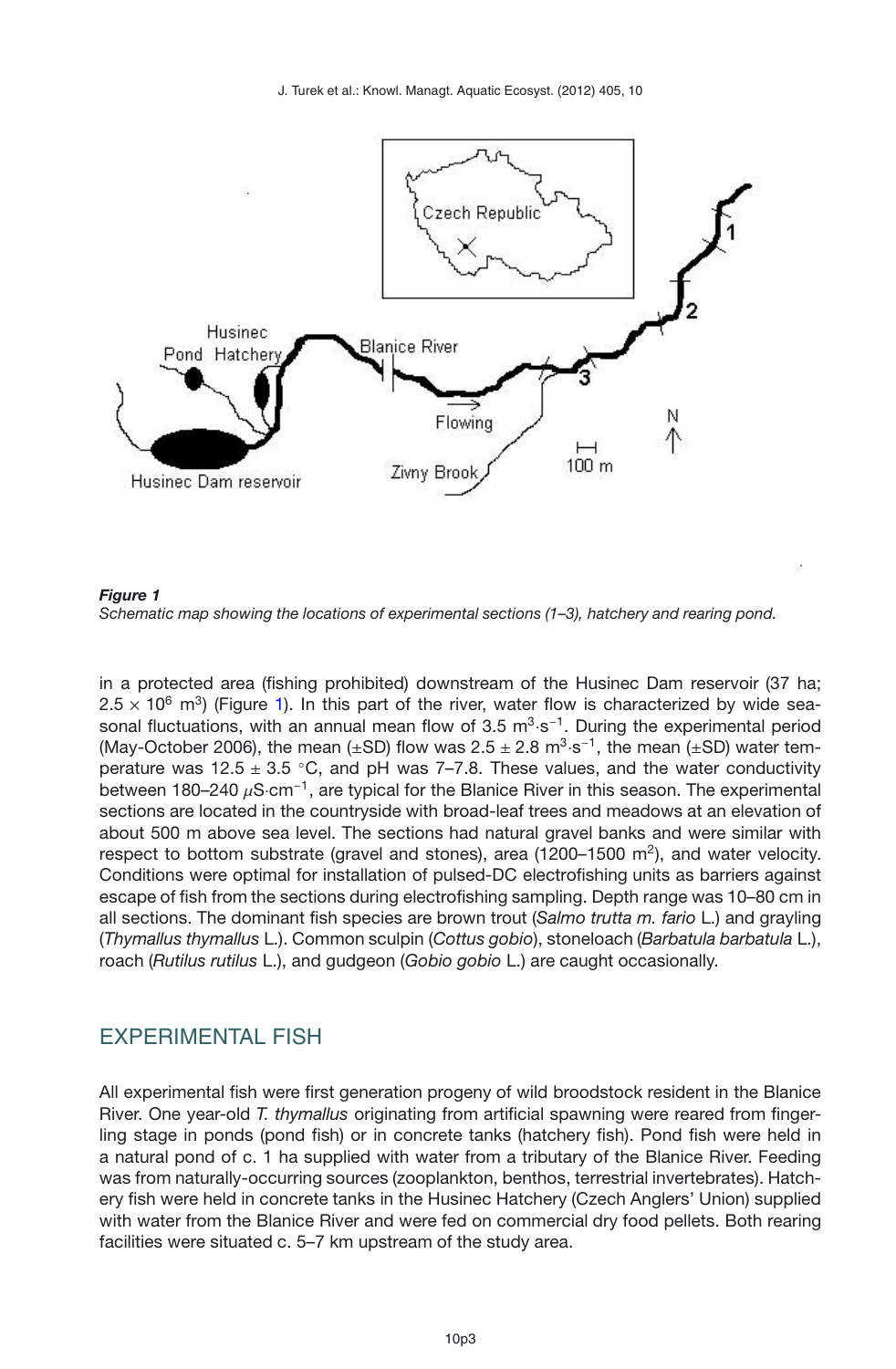J. Turek et al.: Knowl. Managt. Aquatic Ecosyst. (2012) 405, 10

| <b>Section</b> | Group    | Number of fish   | Colour of | Position of VIE tag         |
|----------------|----------|------------------|-----------|-----------------------------|
|                |          | stocked/measured | VIE tag   |                             |
|                | Wild     | 44/44            | Green     | Left side of head           |
|                | Pond     | 44/15            | Red       | (operculum and behind eye)  |
|                | Hatchery | 44/15            | Pink      | and left side of mandible   |
|                | Wild     | 58/58            | Green     | Right side of head          |
| Ш              | Pond     | 58/15            | Red       | (operculum and behind eye)  |
|                | Hatchery | 58/15            | Pink      | and right side of mandible  |
|                | Wild     | 52/52            | Green     | Both side of head           |
| Ш              | Pond     | 52/15            | Red       | (operculum and behind eyes) |
|                | Hatchery | 52/15            | Pink      | and middle of mandible      |

*Numbers of fish and their tagging in each experimental section at the beginning of experiment.*

#### *> SAMPLING*

<span id="page-3-0"></span>*Table I*

Wild resident *T. thymallus* were captured by electrofishing. Sections were rigorously sampled twice on 15 May, 2006 using two back-pack pulsed-DC electrofishing units (FEG 1500, EFKO-Germany). A further two pulsed-DC electrofishing units (FEG 3000, EFKO-Germany) were situated at the upper border of the section to prevent fish from escaping upstream. Captured wild *T. thymallus* of the target age group were anaesthetized with 2-phenoxy-ethanol (0.2 mL·L−1), measured (standard length *L<sub>S</sub>* cm), weighed (weight *W*, *g*), using the KERN Balance (type EMB 1200-1; max. 1200 g,  $d = 0.1$  g) with plastic bowl and the measuring groove (accurate to 1 mm), and tagged [visible implant elastomer (VIE), Northwest Marine Technology, Ltd., USA]. Fish were released near the point of capture after they fully recovered equilibrium and showed spontaneous swimming activity (c. 5 min after tagging). Population density of wild target fish was similar (approximately 0.05 individuals m−2) in all sections. Artificially reared *T. thymallus* were stocked (in 2–3 small groups) in the central part of sections on 16 May 2006. Water from the Blanice River was used for the transport in containers fitted with an oxygen injection system, and the duration of transport did not exceed 20 min. The fish were tagged as with wild graylings before release. The VIE tags (different colours for hatchery-reared, pond-reared, and wild) were injected in small amounts underneath the transparent skin behind the eye, on the mandible, and the operculum. Fish were tagged on either the left or right side of their head or mid-mandible and behind both eyes to identify them according to section (Table [I\)](#page-3-0). During marking, all fish were anaesthetized with 2-Phenoxyethanol (0.2 mL⋅L<sup>-1</sup>). Forty-five fish from each cultured group (15 randomly chosen fish for each section) were measured ( $L_s$ , cm) and weighed (*W*, *g*).

The number of stocked fish from each group (hatchery and pond) was the same as the number of tagged wild *T. thymallus* of similar age in a given section. Consequently, the population of *T. thymallus* of this age category tripled in each experimental section. The total number of stocked fish was 154 individuals from each rearing method.

Five months after release (19–20 October 2006), the post-stocking performance of fish was evaluated. The fish were recaptured by the same method and with the same equipment described above. The experimental sections along with the sections between them, including approximately 2 km of the river upstream and downstream of the experimental area, were electrofished thoroughly. All tagged fish were identified, measured, and weighed and released near the point of capture. Initial and final Fulton's condition factor (*K* = *WL*<sub>S</sub><sup>3</sup> × 100) was determined for each recaptured fish. Site fidelity was defined as recapture of fish in the sections where they were originally released. Otherwise, the direction of their post-stocking dispersal (upstream or downstream) was recorded.

#### *> STATISTICAL ANALYSES*

All data were analysed with the aid of the statistical package SAS (version 9.1; SAS Institute Inc.). We applied an analysis of categorical repeat measures based on the generalized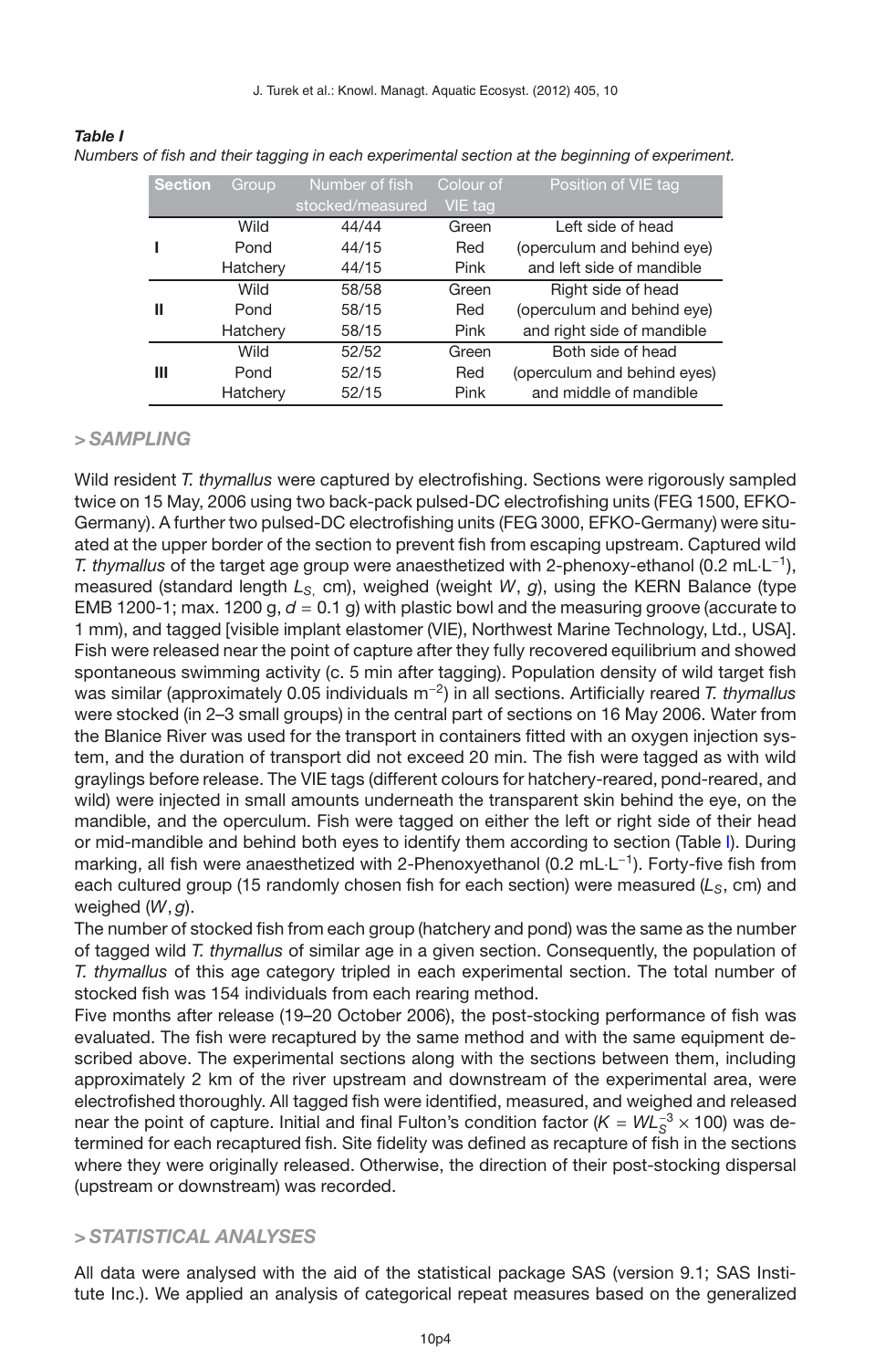estimating equation (GEE) approach (Liang and Zeger, [1986\)](#page-8-18) using the GENMOD procedure (SAS, version 9.1) with binomial distributions. In this study, the GENMOD procedure was designed to estimate the probability that fish (i) would be recaptured; (ii) would display site fidelity; (iii) would disperse downstream from the release section; and (iv) would disperse upstream from the release section. The explanatory variable 'origin of fish' was categorical, containing three classes (pond-reared fish, hatchery-reared fish, and wild fish).

Separate linear mixed models (LMM) were applied for the following dependent variables: weight (LMM I), standard length (LMM II), and condition factor *K* (LMM III and IV). LMM III was designed to compare the effect of fish origin before stocking and at recapture. LMM IV was designed to estimate the effect of fish origin combined with site fidelity at the end of the experiment. To randomize the effect of the river section, all analyses were performed using mixed model analysis, with river section as random factor, using PROC MIXED. The fixed effects were 'origin of fish' classes, 'time interval' (start, end), and 'site fidelity' (yes or no). The significance of each effect (including interactions) in the LMM was assessed by the *F*-test, with sequential dropping of the least significant effect, starting with a full model. The significance of each fixed effect in the mixed GLMM models was assessed by the *F*-test. Leastsquares-means (LSM; also referred to as 'adjusted means') were computed for each class, and differences between classes were tested by *t*-test. For multiple comparisons we used the Tukey-Kramer adjustment. The degrees of freedom were calculated using the Kenward-Roger method (Kenward and Roger, [1997\)](#page-8-19).

## **RESULTS**

Of the 462 grayling tagged, 136 (29.4%) were recaptured five month after stocking. Wild fish showed a higher probability of being recaptured  $(X^2 = 106.43$ ;  $df = 2$ ;  $P < 0.001$ ; Figure [2a](#page-5-0)) and displaying site fidelity  $(X^2 = 79.20; df = 2; P < 0.001;$  Figure [2b](#page-5-0)) than either of the two cultured fish groups. The probability of being captured and displaying site fidelity was higher in pond- than in hatchery-reared fish  $(P = 0.0232; P = 0.0364$ , respectively). Wild fish also showed higher probability of being recaptured upstream of their original section than did reared fish  $(X^2 = 33.99; df. = 2; P < 0.001;$  Figure [2c](#page-5-0)). The difference between groups of cultured fish in upstream recapture was not significant. Fish origin did not influence downstream dispersal of tagged graylings.

The weight and length of fish increased significantly in all groups over the course of the experiment. Wild fish were heavier ( $F_{5.378}$  = 530.29,  $P < 0.001$ ) and longer ( $F_{5.378}$  = 766.69, *P* < 0.001) than reared fish at the beginning as well as at the end of the experiment (Tables [II](#page-6-0) and [III\)](#page-6-1). Lower L<sub>S</sub> of hatchery-reared fish in comparison with the pond-reared were recorded at the beginning of experiment only.

Wild fish showed higher condition factor (*K*) than cultured at the beginning of the experiment  $(F<sub>5.378</sub> = 51.68, P < 0.001$ ; Tables [II](#page-6-0) and [III\)](#page-6-1), with significant differences between pond- and hatchery-reared. All groups of fish showed equal condition at the end of the experiment. This was the result of increased condition of reared fish along with decreased condition of wild fish. The wild and hatchery fish recaptured outside of their original section, regardless of direction, showed lower *K* than fish exhibiting site fidelity  $(F_{5,136} = 4.04, P = 0.002$ ; Figure [3\)](#page-6-2).

## **DISCUSSION**

Lower recapture of pond and hatchery-reared *T. thymallus* released into a natural stream compared to their wild conspecifics corresponds with published reports of many researchers (*e.g.* Ersbak and Haase, [1983;](#page-8-9) Arias *et al*., [1995;](#page-7-1) Weiss and Schmutz, [1999\)](#page-9-2) who also found lower post-stocking survival of artificially-reared fish. Competitive superiority of resident salmonids over introduced fish (Brännäs, [1995](#page-8-20); Glova and Field-Dodgson, [1995](#page-8-21)), known as the 'prior residence effect' (Huntingford and DeLeaniz, [1997](#page-8-22); Rhodes and Quinn, [1998](#page-8-4)), was a possible reason for lower recapture rate of artificially reared fish in comparison with the wild in the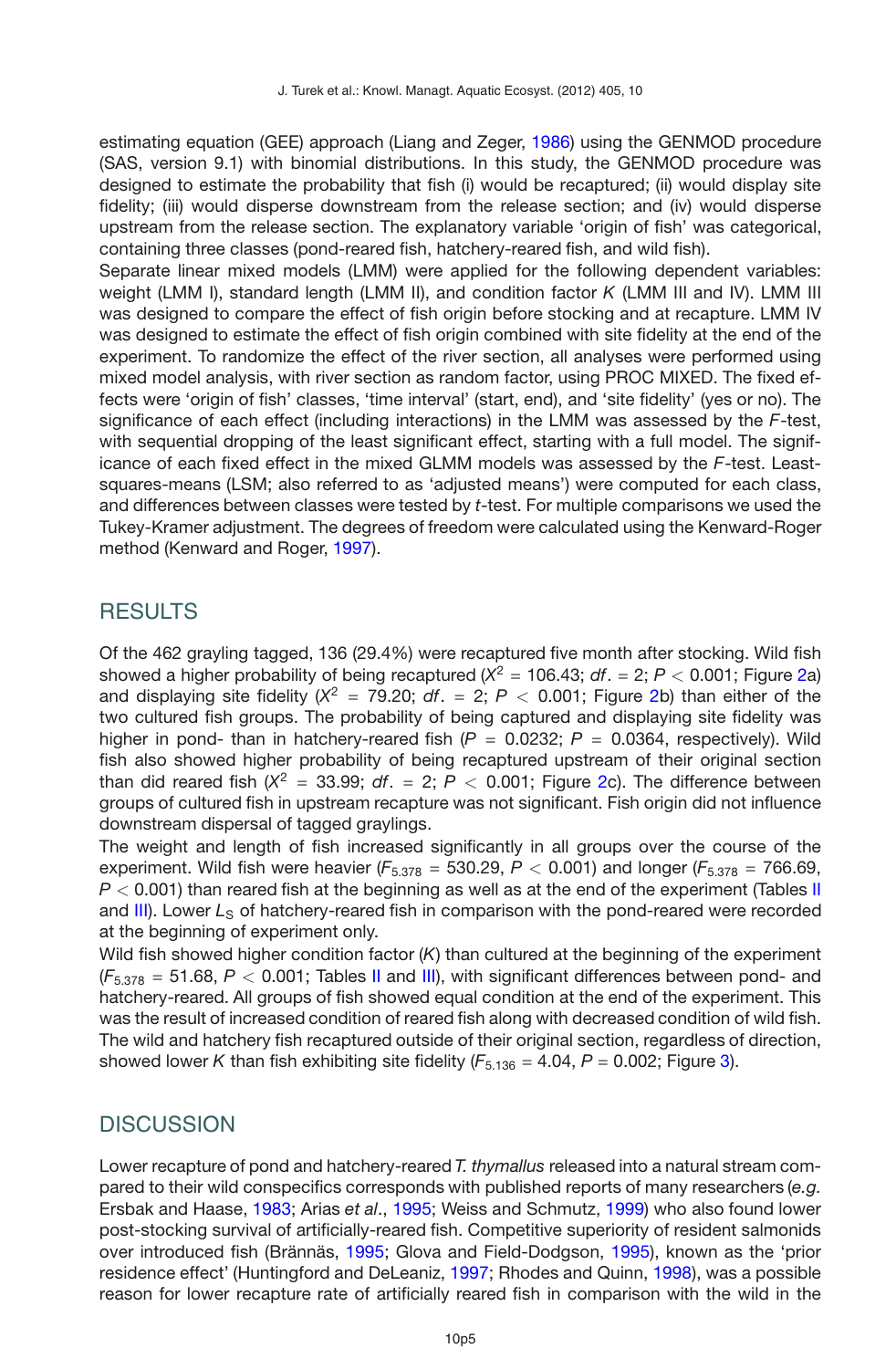

#### <span id="page-5-0"></span>*Figure 2*

*Predicted values (with confidence intervals) resulting from logistic regression model testing (a) probability of recapture, (b) displaying site fidelity and (c) upstream dispersal in relation to the origin of fish. Number of fish given is inside each column of the graph. Different letter above columns indicate a significant difference (P <* 0.05*).*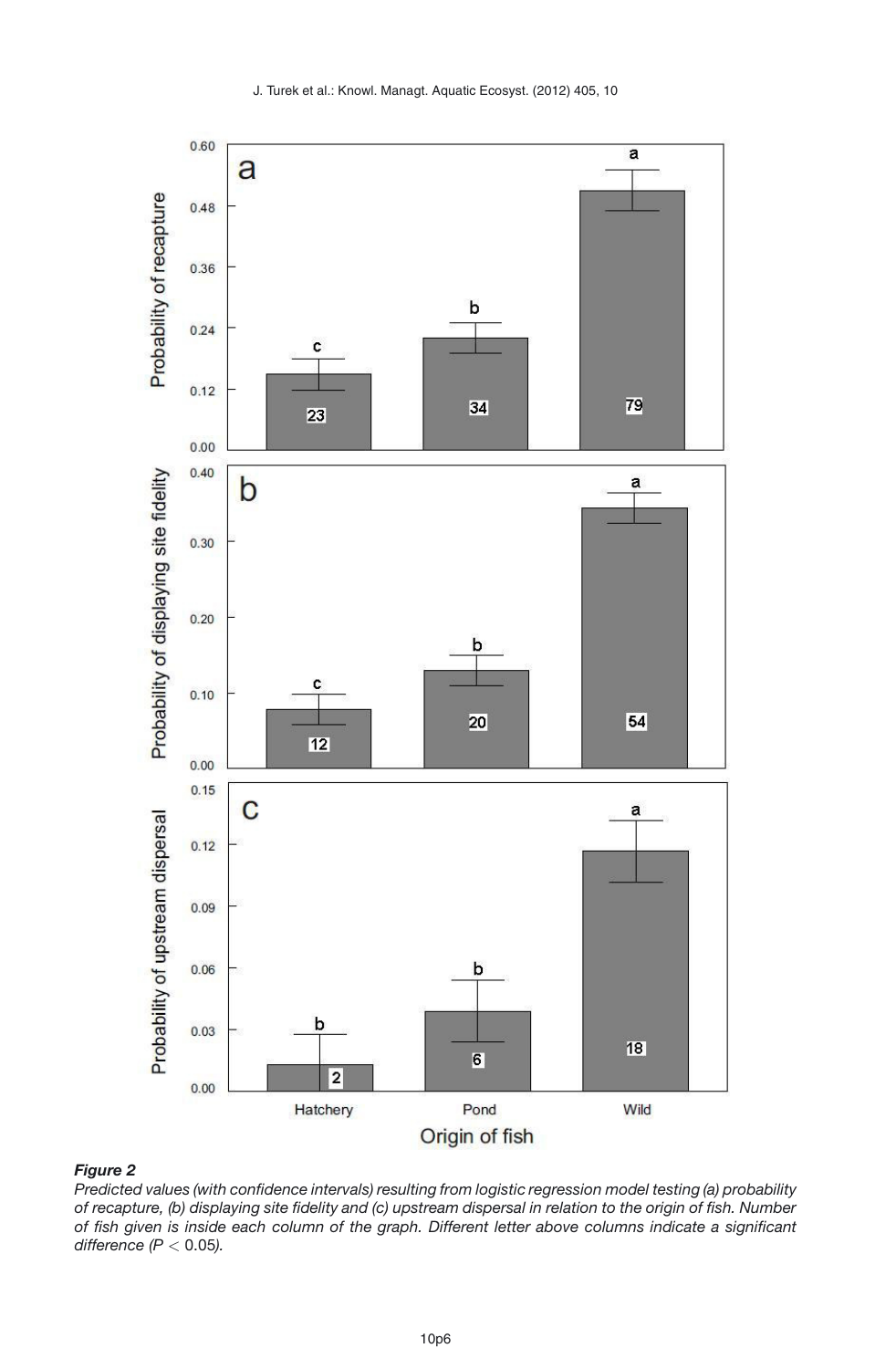#### <span id="page-6-0"></span>*Table II*

*Post hoc Tukey results displaying mean (*±*SD) standard length (L*S*), weight (W), Fulton's condition factor (K) of the tagged grayling.*

| Group           | Number of fish. | $Ls$ (cm)            | $W(\alpha)$       | l*K                     |
|-----------------|-----------------|----------------------|-------------------|-------------------------|
| Wild            | 154             | $15.0 + 1.2a$        | $46.5 \pm 11.9^a$ | $1.37 + 0.23a$          |
| Pond            | 45              | $12.1 + 1.0^{b}$     | $18.4 + 5.6^b$    | $1.02 \pm 0.21^{\circ}$ |
| <b>Hatcherv</b> | 45              | $10.9 + 0.9^{\circ}$ | $11.4 \pm 5.3^b$  | $0.85 \pm 0.23^{\circ}$ |

Within a column, different superscripts letters indicate a significant difference (*P <* 0.05). \*  $K = (WL_s^{-3}) \times 100$ .

#### <span id="page-6-1"></span>*Table III*

*Post hoc Tukey results displaying mean (*±*SD) standard length (L*S*), weight (W), Fulton's condition factor (K) of the recaptured grayling.*

| Group           | Number of fish | $Ls$ (cm)                   | $W(\alpha)$           |                   |
|-----------------|----------------|-----------------------------|-----------------------|-------------------|
| Wild            | 79             | $21.3 + 1.4^a$              | $123.0 + 24.2a$       | $1.27 + 0.17a$    |
| Pond            | 34             | 19.2 $\pm$ 1.0 <sup>b</sup> | $89.3 + 15.7^{\circ}$ | $1.26 \pm 0.15^a$ |
| <b>Hatchery</b> | 23             | $19.3 + 1.1^{b}$            | $88.0 + 17.6^b$       | $1.22 + 0.20a$    |

Within a column, different superscripts letters indicate a significant difference (*P <* 0.05). \*  $K = (WL_s^{-3}) \times 100$ .

<span id="page-6-2"></span>

#### *Figure 3*

*Relationship between condition factor (K) and origin of fish recaptured in (sedentary-S) and out (migratory-M) of their original section at the end of experiment. Different letter above columns indicate a significant difference (P <* 0.05*).*

present study. The higher initial weight was an advantage for wild fish. The effect of individual weight on territorial competition has been demonstrated earlier in brown trout fry (Johnsson *et al*., [1999](#page-8-5)). In the present study, the differences in initial weight among wild and reared fish can be explained by lack of natural prey in hatchery fish and/or higher rearing density in artificially reared fish. The influence of rearing method (pond *vs.* hatchery) on recapture rates of artificially reared fish in this experiment is consistent with some published results (Huet, [1986;](#page-8-10) Näslund, [1992;](#page-8-12) Carlstein, [1997\)](#page-8-11). In contrast, Johnsen and Hesthagen [\(1990](#page-8-14)) reported that the rearing method is not critical to the recapture rate of stocked brown trout.

Turek et al. [\(2010a](#page-9-3)) also found no effect of rearing method on the recapture rate of twoyear-old grayling in the Blanice River. However, in that study the population density of the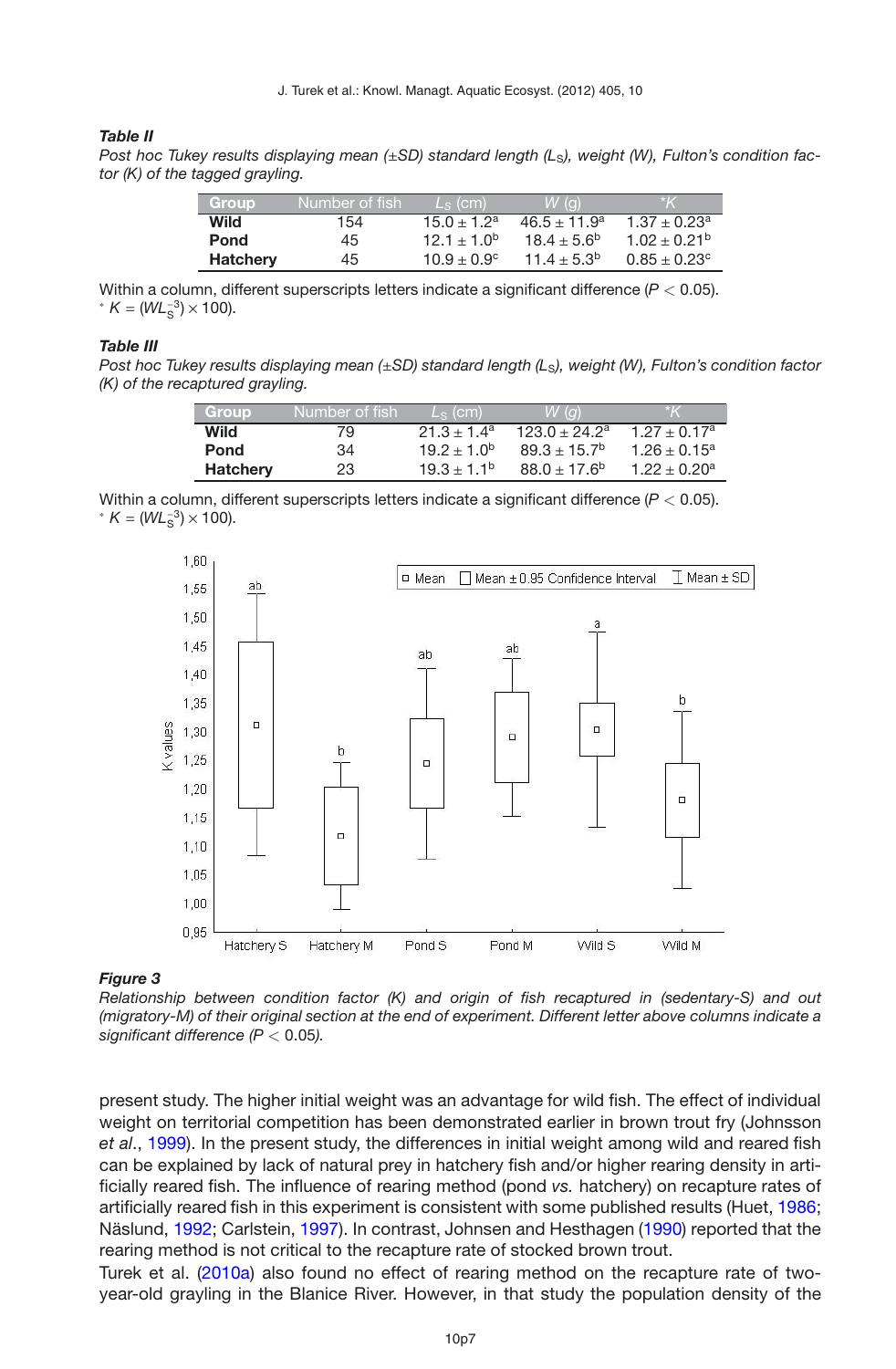monitored category was doubled. It is possible that the tripled stocking density in the present study led to the differences in recapture rate between artificially reared groups of grayling. Also the age, 1+ in the present study *vs.* 2+ in Turek *et al*. [\(2010a](#page-9-3)), could be of importance, suggesting that the 'training' in a pond is more important for younger fish. Higher losses in hatchery-reared fish may also be associated with predation, as otters and herons occur in the study area. Wild and pond fish had been exposed to predators before stocking whereas hatchery fish had no prior experience. Several studies have demonstrated the importance of experience on the development of adequate anti-predator behaviour (*e.g.* Steward and Bjorn, [1990](#page-9-5); Olla *et al*., [1998](#page-8-23)). Furthermore, unintentional selection could reduce adaptability of hatchery-reared fish on natural conditions in the present study. The hatchery environment often favours different traits than natural selection in the wild. Therefore, good performance during hatchery rearing may indicate reduced performance in food-limited natural conditions (Saikkonen *et al*., [2011](#page-8-24)).

The differences seen in initial mean body weight between wild and both groups of reared fish remained significant until the end of the experiment; however relative weight increase was comparable among all groups. This indicates that hatchery- reared fish were able to learn to feed on natural prey. This could be the result of social learning. Brown and Laland [\(2001\)](#page-8-25) demonstrated that artificially cultured fish can learn to feed on novel prey by observing a trained conspecific 'demonstrator'. Observed results pointed to competition between stocked and wild fish for territory rather than for food. Sufficient prey for the increased density of fish in the Blanice River after stocking was indicated in other experiments (Turek *et al*., [2010a,](#page-9-3) [2010b](#page-9-6)). However, this cannot be generalized; observations published by Weiss and Schmutz (1999) indicated that abiotic factors in heterogeneous biotopes substantially affected growth of stocked fish. The possible short-term weight loss reported by Thorfve [\(2002](#page-9-7)) in stocked grayling was not observed during the 5 months of the present experiment.

Although the condition factor of reared grayling was initially lower, it was equal to that of wild fish at recapture, suggesting that those artificially reared fish that remained in the experimental sections adapted to local conditions. However, adverse effects of the stocking on wild fish were also demonstrated, as their condition factor was lower at the end of the experiment. Observed influence of migration on *K* values can be explained through higher energy consumption for territorial competition between migratory and resident fish in a new area (Huntingford and De Leaniz, [1997;](#page-8-22) Rhodes and Quinn, [1998\)](#page-8-4). This strengthens the possibility that habitat competition is one of the primary limiting factors for survival of stocked fish in the Blanice River.

Results of the present study suggest that stocking of artificially reared one-year-old grayling can be used to boost weakening populations of this species. Rearing in a pond was shown to be superior to conventional hatchery rearing for subsequent stocking of 1+ graylings in running water. However, stocked fish displayed lower recapture and site fidelity compared to wild resident fish. Also an adverse effect of stocking on wild fish was demonstrated. Therefore facilitation of natural spawning should be preferentially practised and supported.

## ACKNOWLEDGEMENTS

This study was supported by the Ministry of Agriculture of the Czech Republic project No. QH71305, by the Grant Agency of the University of South Bohemia No. 047/2010/Z and the project CENAKVA CZ.1.05/2.1.00/01.0024. The authors thank the Czech Anglers' Union for technical support.

#### **REFERENCES**

<span id="page-7-1"></span>Arias L., Sanchez L. and Martinez P., 1995. Low stocking incidence in brown trout populations from northwestern Spain monitored by LDH-5\* diagnostic markers. *J. Fish Biol.*, *47*, 170–176.

<span id="page-7-0"></span>Balon E.K., 1962. Age and growth of the spawning shoal of *Thymallus thymallus* (Linnaeus, 1758) from a riverine lake on the Hnilec River. *Zool. Listy*, *25*, 145–154.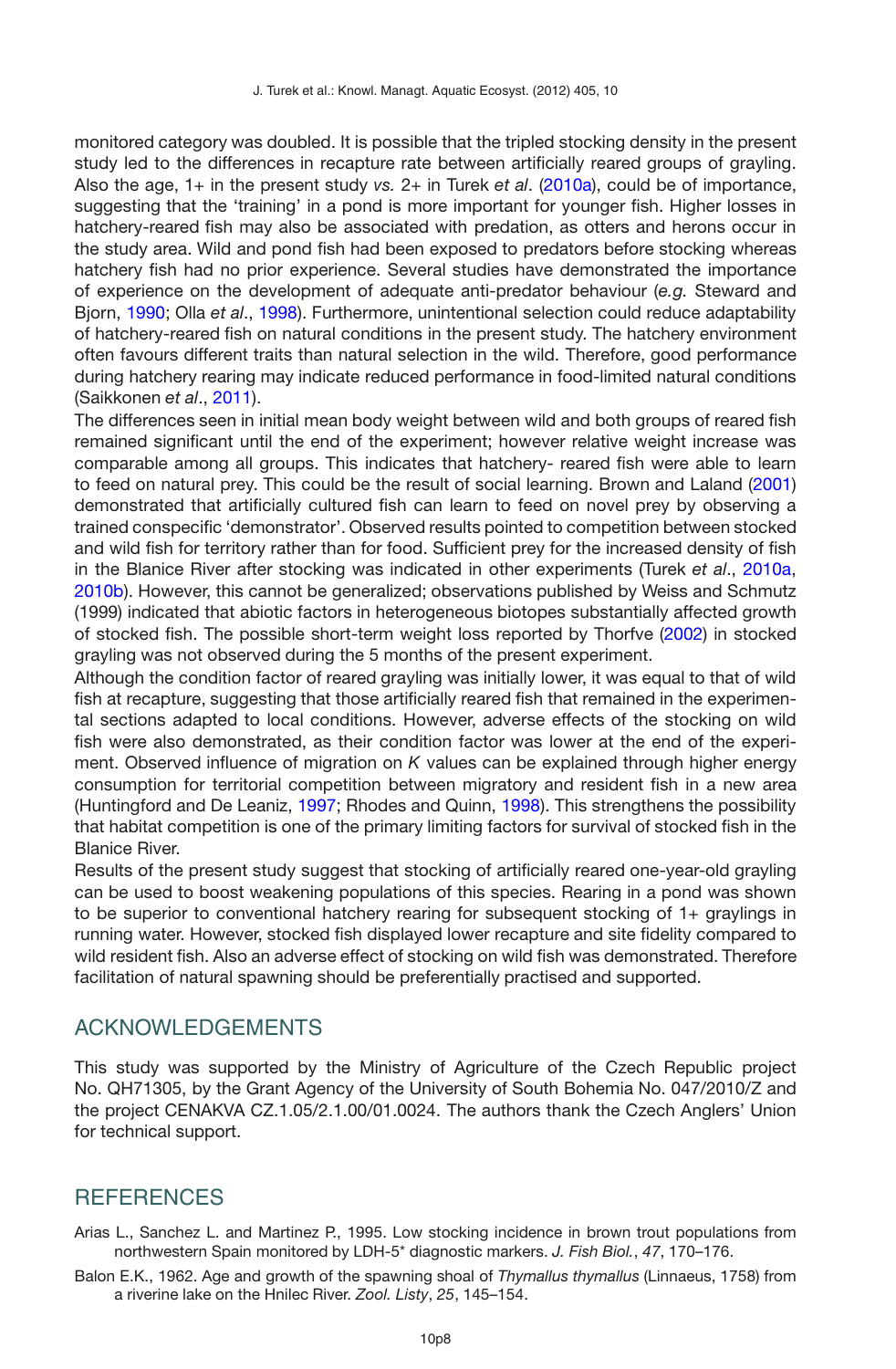- <span id="page-8-20"></span>Brännäs E., 1995. First access to territorial space and exposure to strong predation pressure: a conflict of early emerging Atlantic salmon (*Salmo salar* L.). *Evol. Ecol.*, *9*, 411–420.
- <span id="page-8-25"></span>Brown C. and Laland K., 2001. Social learning and life skills training for hatchery-reared fish. *J. Fish Biol.*, *59*, 471–493.
- <span id="page-8-11"></span>Carlstein M., 1997. Effects of rearing technique and fish size on post-stocking feeding, growth and survival of European grayling, *Thymallus thymallus* (L.). *Fish. Manag. Ecol.*, *4*, 391–404.
- <span id="page-8-17"></span>Carlstein M. and Eriksson L.-O., 1996. Post-stocking dispersal of European grayling, *Thymallus thymallus* L., in a seminatural experimental stream. *Fish. Manag. Ecol*., *3*, 143–155.
- <span id="page-8-1"></span>Cowx I.G., 1994. Stocking strategies. *Fish. Manag. Ecol.*, *1*, 15–30.
- <span id="page-8-9"></span>Ersbak K. and Haase B.L., 1983. Nutritional deprivation after stocking as a mechanism leading to mortality in stream-stocked brook trout. *N. Am. J. Fish. Manage.*, *3*, 142–151.
- <span id="page-8-3"></span>Finstad B., Iversen M. and Sandodden R., 2003. Stress-reducing methods for releases of Atlantic salmon (*Salmo salar*) smolts in Norway. *Aquaculture*, *222*, 203–214.
- <span id="page-8-8"></span>Flick W.A. and Webster D.A., 1964. Comparative first year survival and production in wild and domestic strains of brook trout, *Salvelinus fontinalis*. *Am. Fish. Soc.*, *93*, 58–69.
- <span id="page-8-21"></span>Glova G.J. and Field-Dodgson M.S., 1995. Behavioral interactions between chinook salmon and brown trout juveniles in a simulated stream. *Am. Fish. Soc.*, *124*, 194–206.
- <span id="page-8-10"></span>Huet M., 1986. Textbook of Fish Culture: Breeding and Cultivating of Fish, 2nd edition, Fishing News Books Ltd., Farnham, Surrey, 438 p.
- <span id="page-8-22"></span>Huntingford F.A. and De Leaniz C.G., 1997. Social dominance, prior residence and the acquisition of profitable feeding sites in juvenile Atlantic salmon. *J. Fish Biol.*, *51*, 1009–1014.
- <span id="page-8-14"></span>Johnsen B.O. and Hesthagen T., 1990. Recapture of pond- and hatchery-reared brown trout, *Salmo trutta* L., released in small streams. *Aquac. Fish. Manag.*, *21*, 245–252.
- <span id="page-8-13"></span>Johnsen B.O. and Ugedal O., 1986. Feeding by hatchery-reared and wild brown trout, *Salmo trutta* L., in a Norwegian stream. *Aquac. Fish. Manag.*, *17*, 281–287.
- Johnsen B.O. and Ugedal O., 1990. Feeding by hatchery- and pond-reared brown trout (*Salmo trutta* L.), fingerlings released in a lake and in a stream. *Aquac. Fish. Manag.*, *21*, 253–258.
- <span id="page-8-5"></span>Johnsson J.I., Nöbbelin F. and Bohlin T., 1999. Territorial competition among wild brown trout fry: effects of ownership and body size. *J. Fish Biol.*, *54*, 469–472.
- <span id="page-8-2"></span>Jonsson S., Brännäs E. and Lundqvist H., 1999. Stocking of brown trout, *Salmo trutta* L. effects of acclimatization. *Fish. Manag. Ecol.*, *6*, 459–473.
- <span id="page-8-16"></span>Kaya C.M. and Jeanes E.D., 1995. Retention of adaptive rheotactic behaviour by F1 fluvial Arctic grayling. *Am. Fish. Soc.*, *124*, 453–457.
- <span id="page-8-19"></span>Kenward M.G. and Roger J.H., 1997. Small sample inference for fixed effects from restricted maximum likelihood. *Biometrics*, *53*, 983–997.
- <span id="page-8-18"></span>Liang K.Y. and Zeger S.L., 1986. Longitudinal data analysis using generalized linear models. *Biometrika*, *73*, 13–22.
- <span id="page-8-0"></span>Lusk S., 1975. Distribution and growth rate of grayling (*Thymallus thymallus*) in the drainage area of the Svratka river. *Folia Zool. Brno*, *24*, 385–399.
- <span id="page-8-15"></span>Magee J.P. and Byorth P.A., 1994. Competitive interactions of fluvial Arctic grayling (*Thymallus arcticus*) and Brook trout (*Salvelinus fontinalis*) in the Upper Big Hole River, Montana, Dillon, MT: Montana Department of Fish, Wildlife and Parks, 38 p.
- <span id="page-8-7"></span>Miller R.B., 1954. Comparative survival of wild and hatchery-reared cutthroat trout in a stream. *T. Am. Fish. Soc.*, *83*, 120–130.
- <span id="page-8-12"></span>Näslund I., 1992. Survival and distribution of pond- and hatchery-reared 0+ brown trout, *Salmo trutta* L., released in a Swedish stream. *Aquac. Fish. Manag.*, *23*, 477–488.
- <span id="page-8-23"></span>Olla B.L., Davis M.W. and Ryer C.H., 1998. Understanding how the hatchery environment represses or promotes the development of behavioral survival skills. *Bull. Mar. Sci.*, *62*, 531–550.
- <span id="page-8-4"></span>Rhodes J.S. and Quinn T.P., 1998. Factors affecting the outcome of territorial contest between hatchery and naturally reared coho salmon parr in the laboratory. *J. Fish Biol.*, *53*, 1220–1230.
- <span id="page-8-24"></span>Saikkonen A., Kekäläinen J. and Piironen J., 2011. Rapid growth of Atlantic salmon juveniles in captivity may indicate poor performance in nature. *Biol. Conserv.*, *144*, 2320–2327.
- <span id="page-8-6"></span>Salonen A. and Peuhkuri N., 2004. A short history: Does it make a difference to aggressiveness in European grayling? *J. Fish Biol.*, *65* (Suppl. A), 231–239.